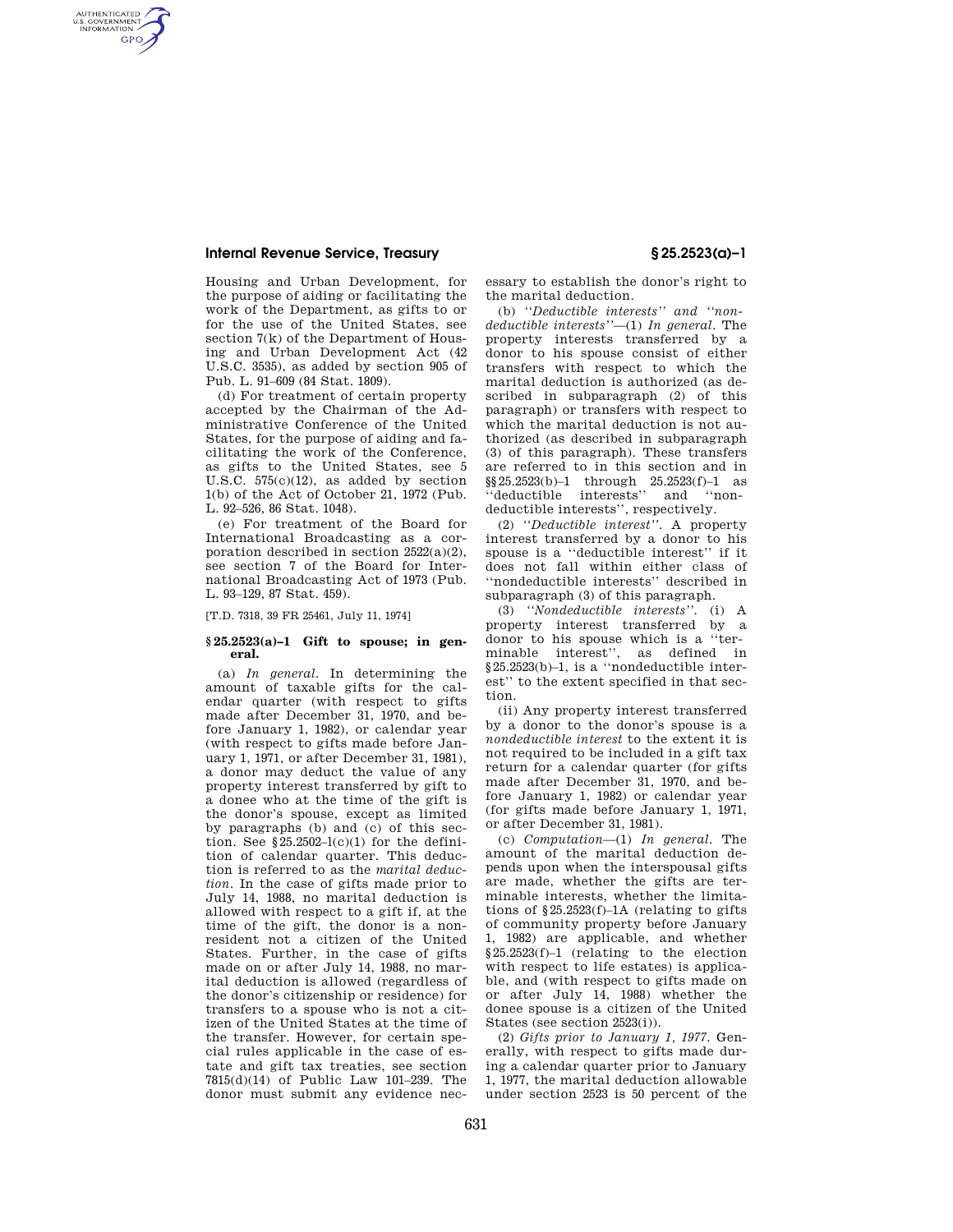aggregate value of the deductible interests. See section 2524 for an additional limitation on the amount of the allowable deduction.

(3) *Gifts after December 31, 1976, and before January 1, 1982.* Generally, with respect to gifts made during a calendar quarter beginning after December 31, 1976, and ending prior to January 1, 1982, the marital deduction allowable under section 2523 is computed as a percentage of the deductible interests in those gifts. If the aggregate amount of deductions for such gifts is \$100,000 or less, a deduction is allowed for 100 percent of the deductible interests. No deduction is allowed for otherwise deductible interests in an aggregate amount that exceeds \$100,000 and is equal to or less than \$200,000. For deductible interests in excess of \$200,000, the deduction is limited to 50 percent of such deductible interests. If a donor remarries, the computations in this paragraph (c)(3) are made on the basis of aggregate gifts to all persons who at the time of the gifts are the donor's spouse. See section 2524 for an additional limitation on the amount of the allowable deduction.

(4) *Gifts after December 31, 1981.* Generally, with respect to gifts made during a calendar year beginning after December 31, 1981 (other than gifts made on or after July 14, 1988, to a spouse who is not a United States citizen on the date of the transfer), the marital deduction allowable under section 2523 is 100 percent of the aggregate value of the deductible interests. See section 2524 for an additional limitation on the amount of the allowable deduction, and section 2523(i) regarding disallowance of the marital deduction for gifts to a spouse who is not a United States citizen.

(d) *Examples.* The following examples (in which it is assumed that the donors have previously utilized any specific exemptions provided by section 2521 for gifts prior to January 1, 1977) illustrate the application of paragraph (c) of this section and the interrelationship of sections 2523 and 2503.

*Example 1.* A donor made a transfer by gift of \$6,000 cash to his spouse on December 25, 1971. The donor made no other transfers during 1971. The amount of the marital deduction for the fourth calendar quarter of 1971 is

# **§ 25.2523(a)–1 26 CFR Ch. I (4–1–10 Edition)**

\$3,000 (one-half of \$6,000); the amount of the annual exclusion under section 2503(b) is \$3,000; and the amount of taxable gifts is zero  $($6,000 - $3,000$  (annual exclusion)  $$3,000$ (marital deduction)).

*Example 2.* A donor made transfers by gift to his spouse of \$3,000 cash on January 1, 1971, and \$3,000 cash on May 1, 1971. The donor made no other transfers during 1971. For the first calendar quarter of 1971 the marital deduction is zero because the amount excluded under section 2503(b) is \$3,000, and the amount of taxable gifts is also zero. For the second calendar quarter of 1971 the marital deduction is \$1,500 (one-half of \$3,000), and the amount of taxable gifts is  $$1,500$   $$3,000 - $1,500$   $(marital \quad deduction)$ ). Under section 2503(b) no amount of the second \$3,000 gift may be excluded because the entire \$3,000 annual exclusion was applied against the gift made in the first calendar quarter of 1971.

*Example 3.* A donor made a transfer by gift to his spouse of \$10,000 cash on April 1, 1972. The donor made no other transfers during 1972. For the second calendar quarter of 1972 the amount of the marital deduction is \$5,000 (one-half of \$10,000); the amount excluded under section 2503(b) is \$3,000; the amount of taxable gifts is  $$2,000$   $$10,000 - $3,000$  (annual  $exclusion) - $5,000$  (marital deduction)).

*Example 4.* A donor made transfers by gift to his spouse of \$2,000 cash on January 1, 1971, \$2,000 cash on April 5, 1971, and \$10,000 cash on December 1, 1971. The donor made no other transfers during 1971. For the first calendar quarter of 1971 the marital deduction is zero because the amount excluded under section 2503(b) is \$2,000, and the amount of taxable gifts is also zero. For the second calendar quarter of 1971 the marital deduction is \$1,000 (one-half of \$2,000) (see section 2524); the amount excluded under section 2503(b) is \$1,000 because \$2,000 of the \$3,000 annual exclusion was applied against the gift made in the first calendar quarter of 1971; and the amount of taxable gifts is zero (\$2,000–\$1,000 (annual exclusion) –\$1,000 (marital deduction)). For the fourth calendar quarter of 1971, the marital deduction is \$5,000 (one-half of \$10,000); the amount excluded under section 2503(b) is zero because the entire \$3,000 annual exclusion was applied against the gifts made in the first and second calendar quarters of 1971; and the amount of taxable gifts is  $$5,000$   $$10,000 - $5,000$  (marital deduction)).

*Example 5.* A donor made transfers by gift to his spouse of \$2,000 cash on January 10, 1972, \$2,000 cash on May 1, 1972, and a remainder interest valued at \$16,000 on June 1, 1972. The donor made no other transfers during 1972. For the first calendar quarter of 1972, the marital deduction is zero because \$2,000 is excluded under section 2503(b), and the amount of taxable gifts is also zero. For the second calendar quarter of 1972 the marital